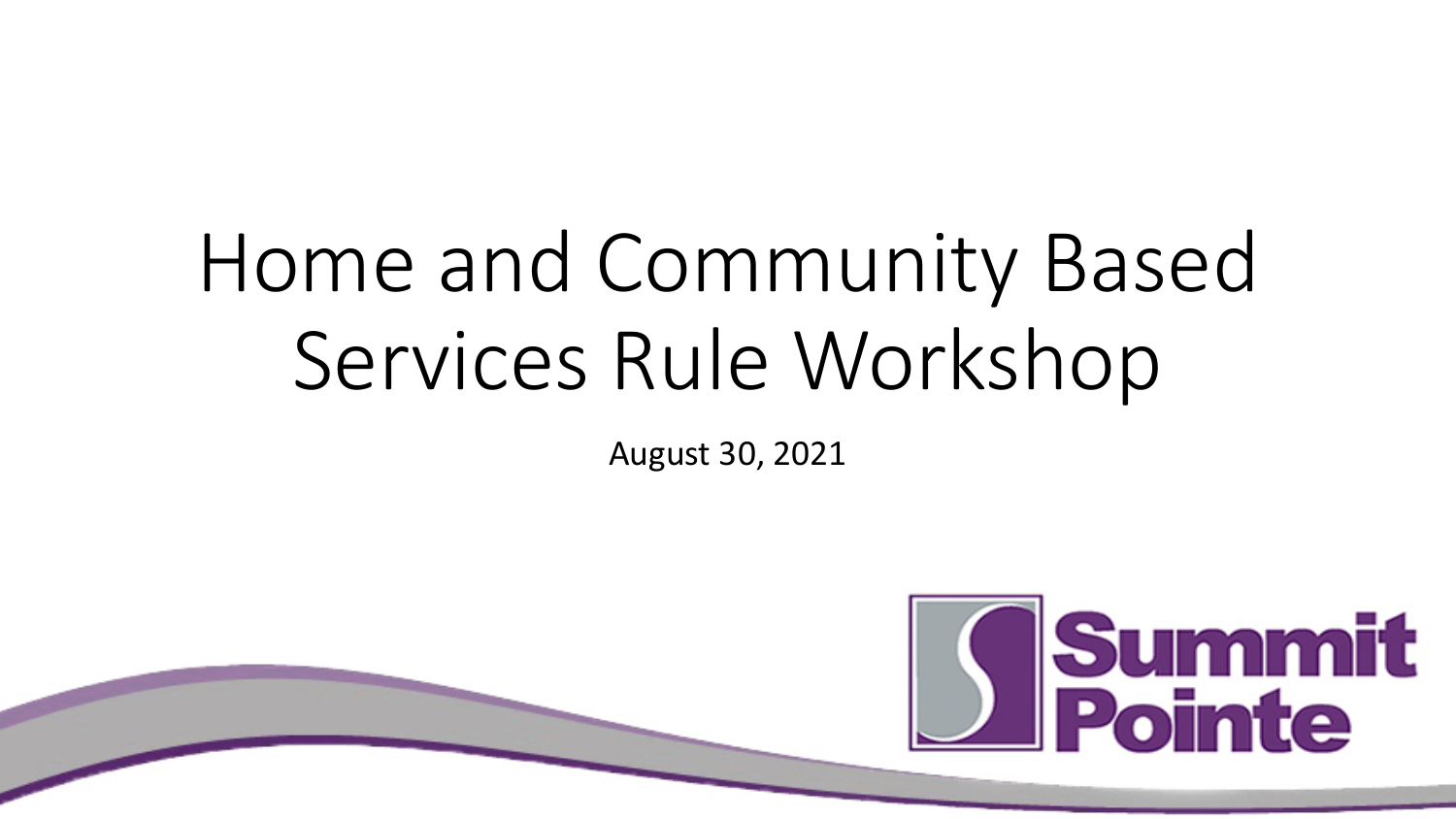# Welcome!!!

- Thank you all for your time today!
- Ground Rules for Engagement today
	- Full Participation
	- Cameras on
	- Mute unless called up
	- Questions during presentation please put questions in the Chat or use the Raise Hand option

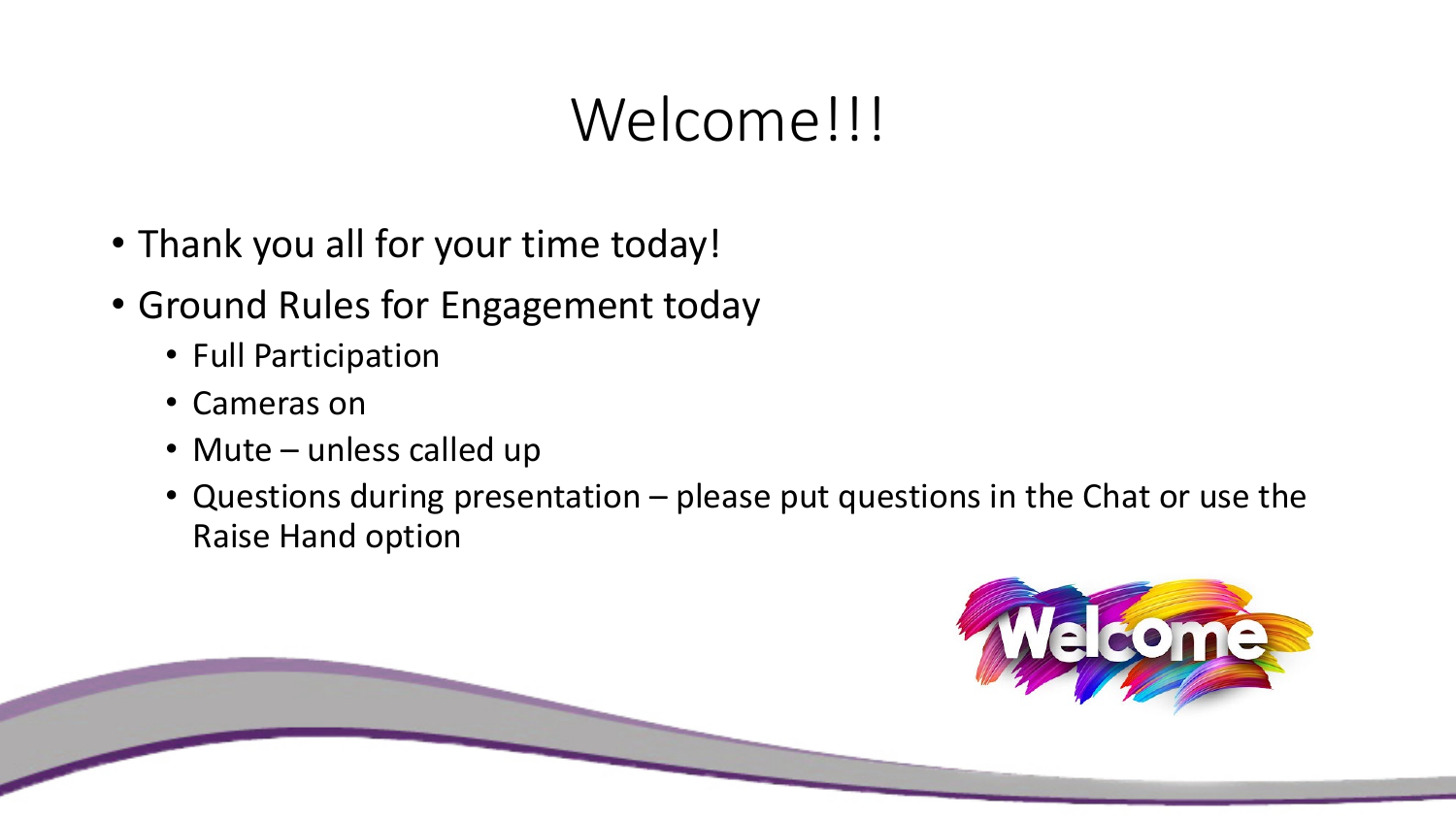#### Introductions

- Name
- Company
- Your Role within the company/Years of Service
- Name 1 thing you know about HCBS

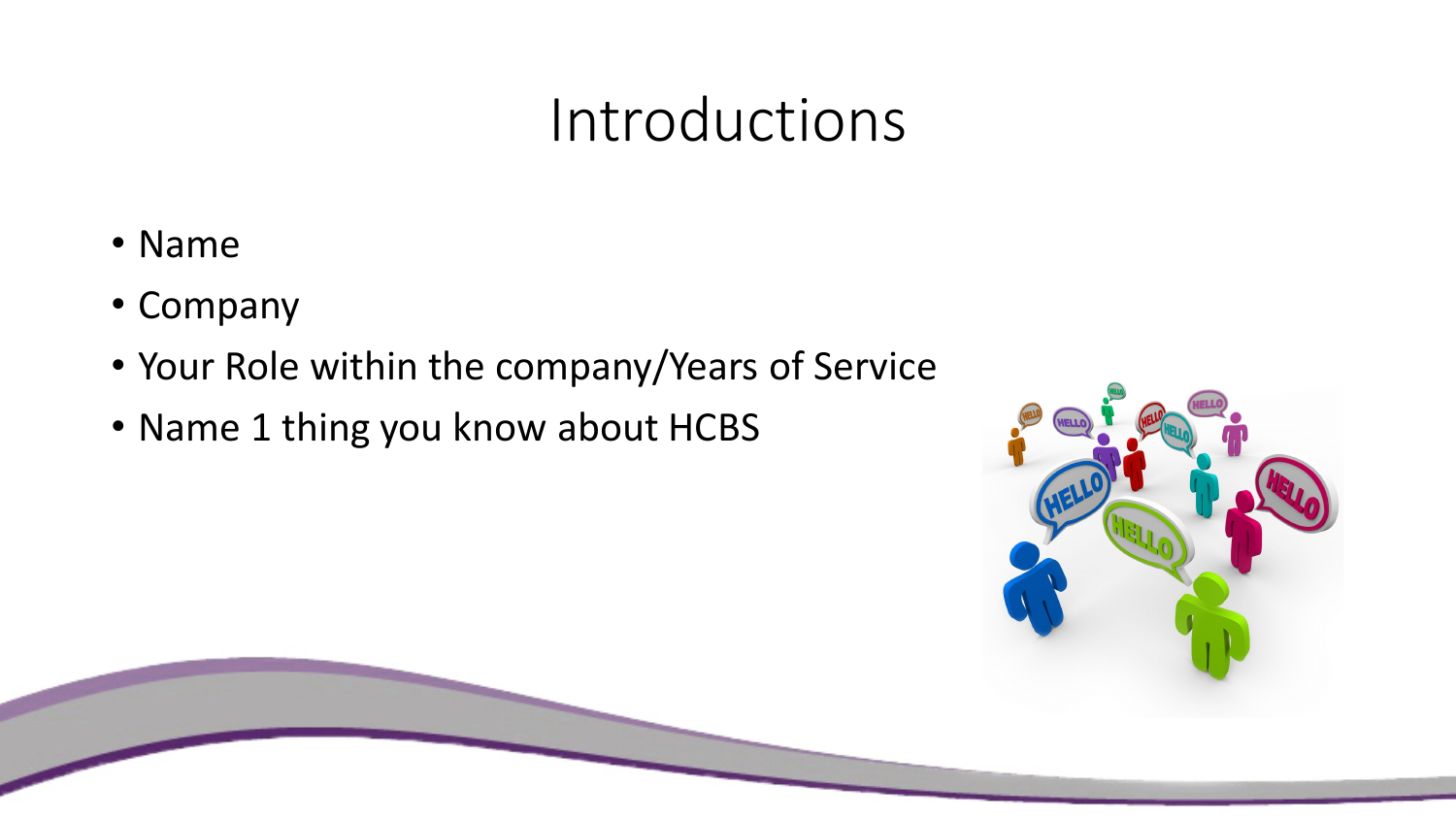# History of Home and Community Based Services Rule

- On March 17, 2014 :
	- Enhancing access to the community,
	- promoting the delivery of services in more integrated settings,
	- and expanding the use of person-centered planning.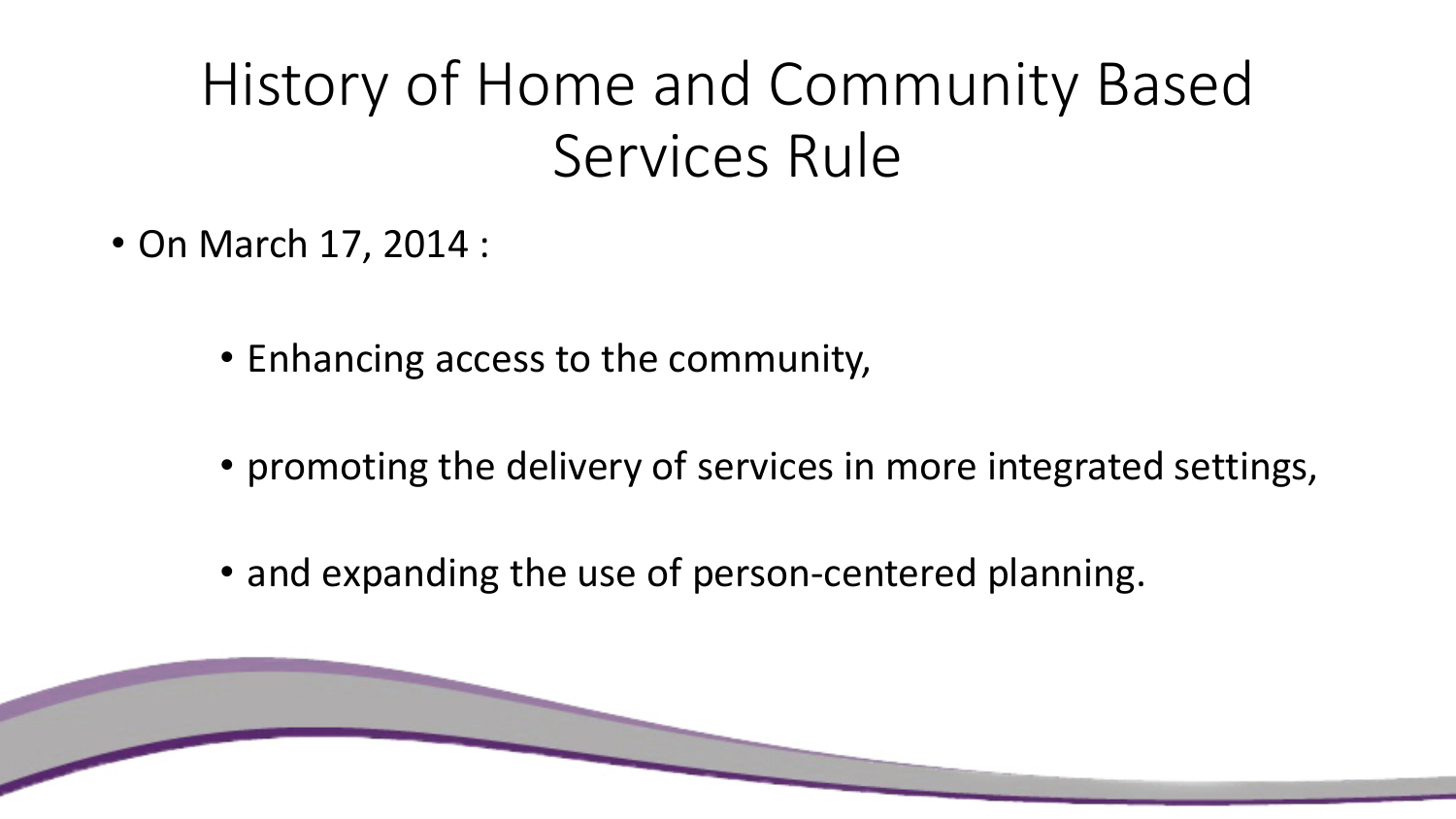# History of HCBS

• Medicaid Manual updated to include HCBS section in January 1, 2018



Michigan Department of Health and Human Services



#### **HOME AND COMMUNITY BASED SERVICES**

#### **TABLE OF CONTENTS**

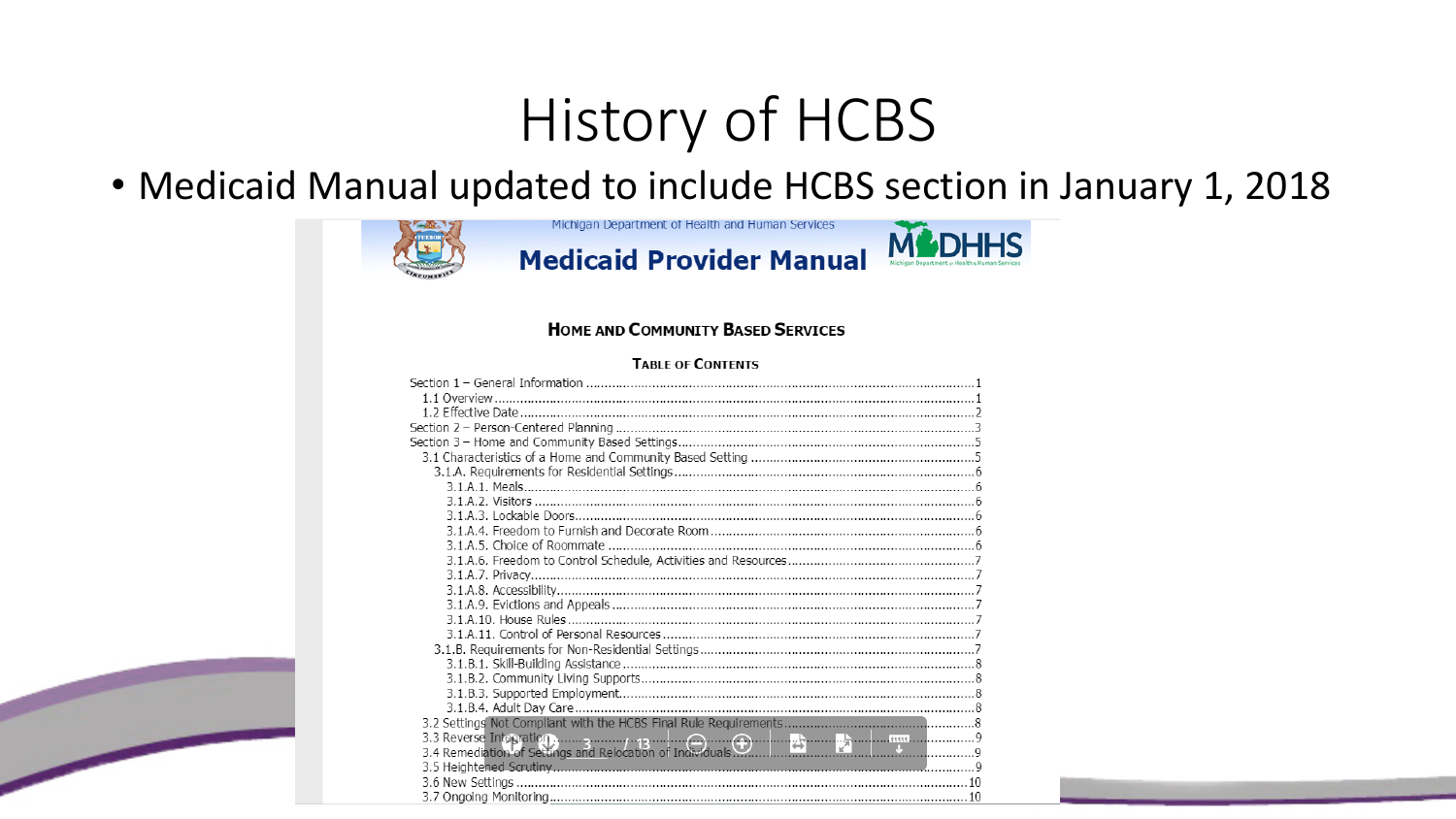# Compliance with final rule

- If you existed prior to 2014, must be in compliance by March 2023
- New provider need to in compliance prior to credentialing
	- Covid exceptions
	- Catching up now

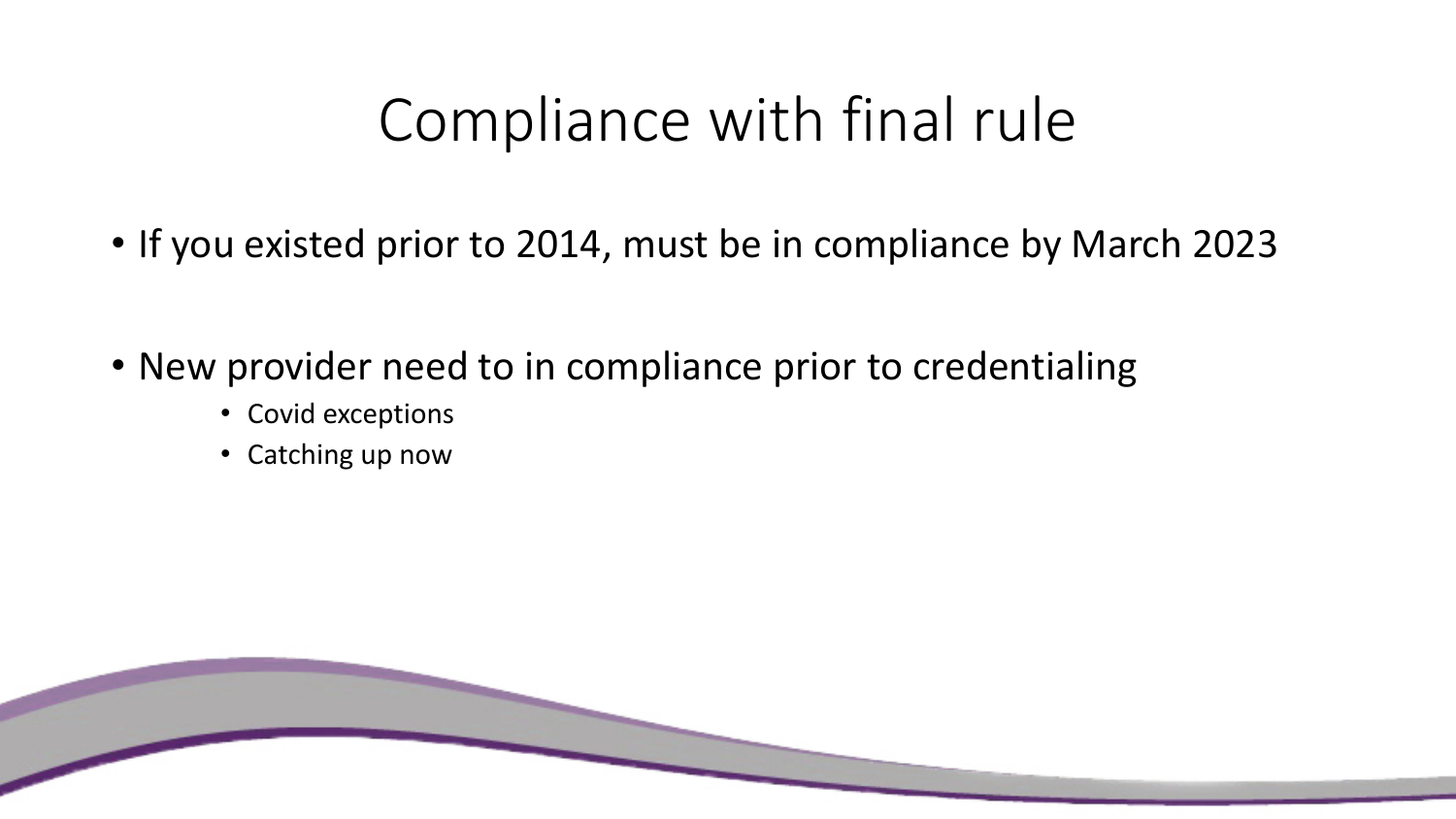#### HCBS and Recipient Rights

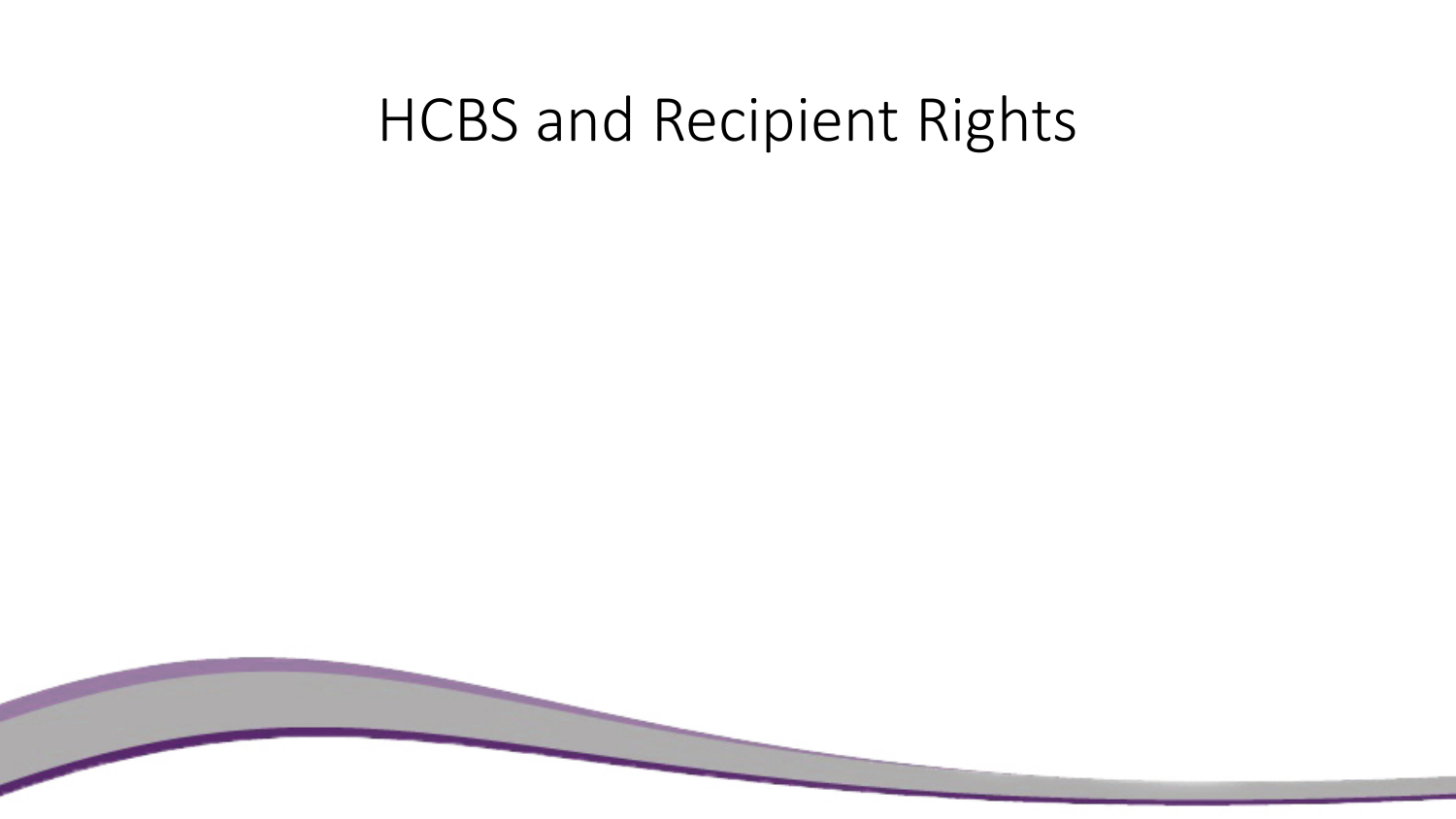# Home and Community Based Rule con't

- Choice (what I do, what I eat, what I wear and where I live)
- Access (kitchen, laundry, community, etc)
- Privacy (personal, social and possessions)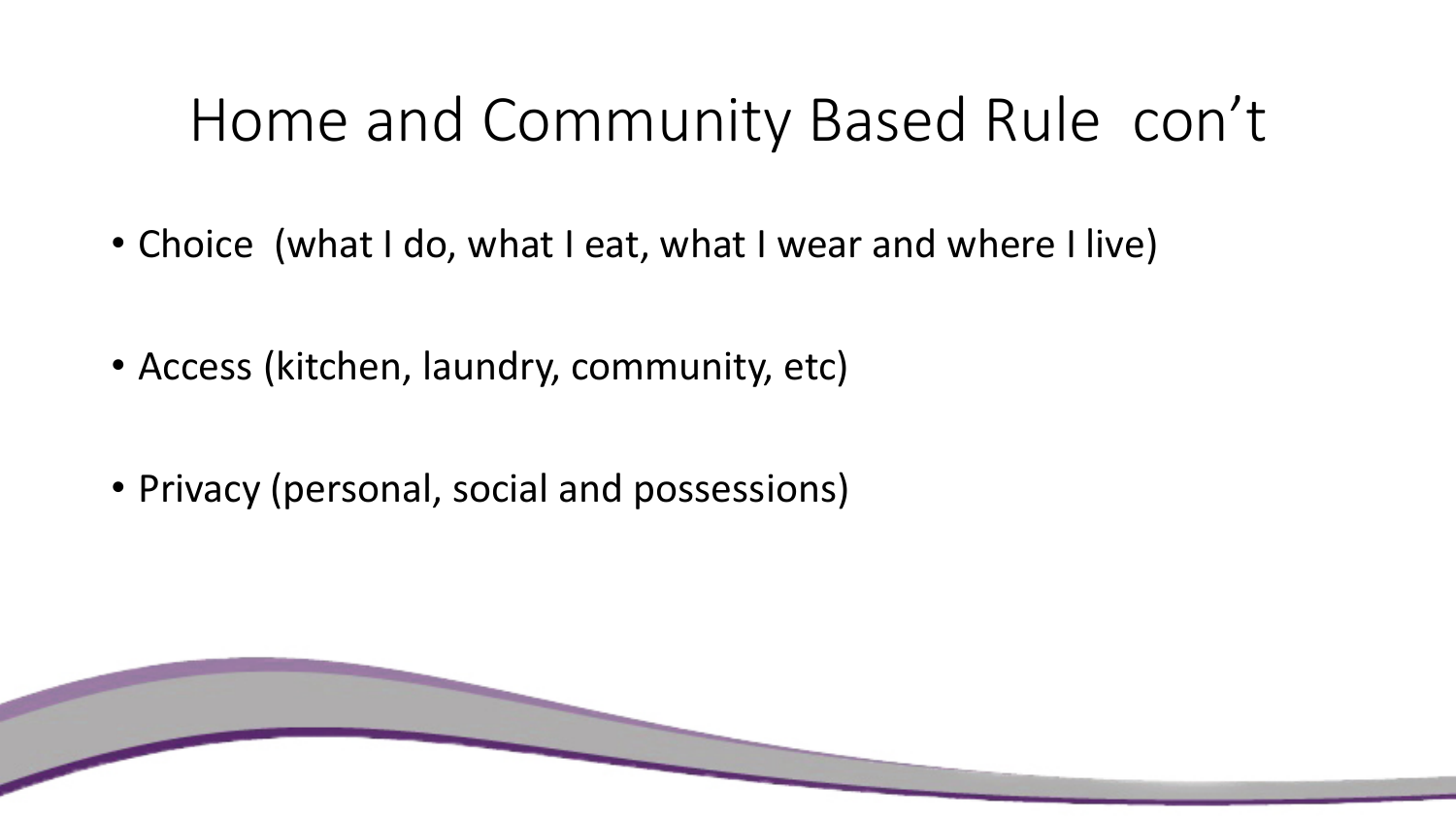# Home and Community Based Rule-- Choice

Choice

Address

visited prior to moving

Meals

able to eat when needed ; able to follow dietary needs Community

leaves home and partipates in community activities Décor

room and self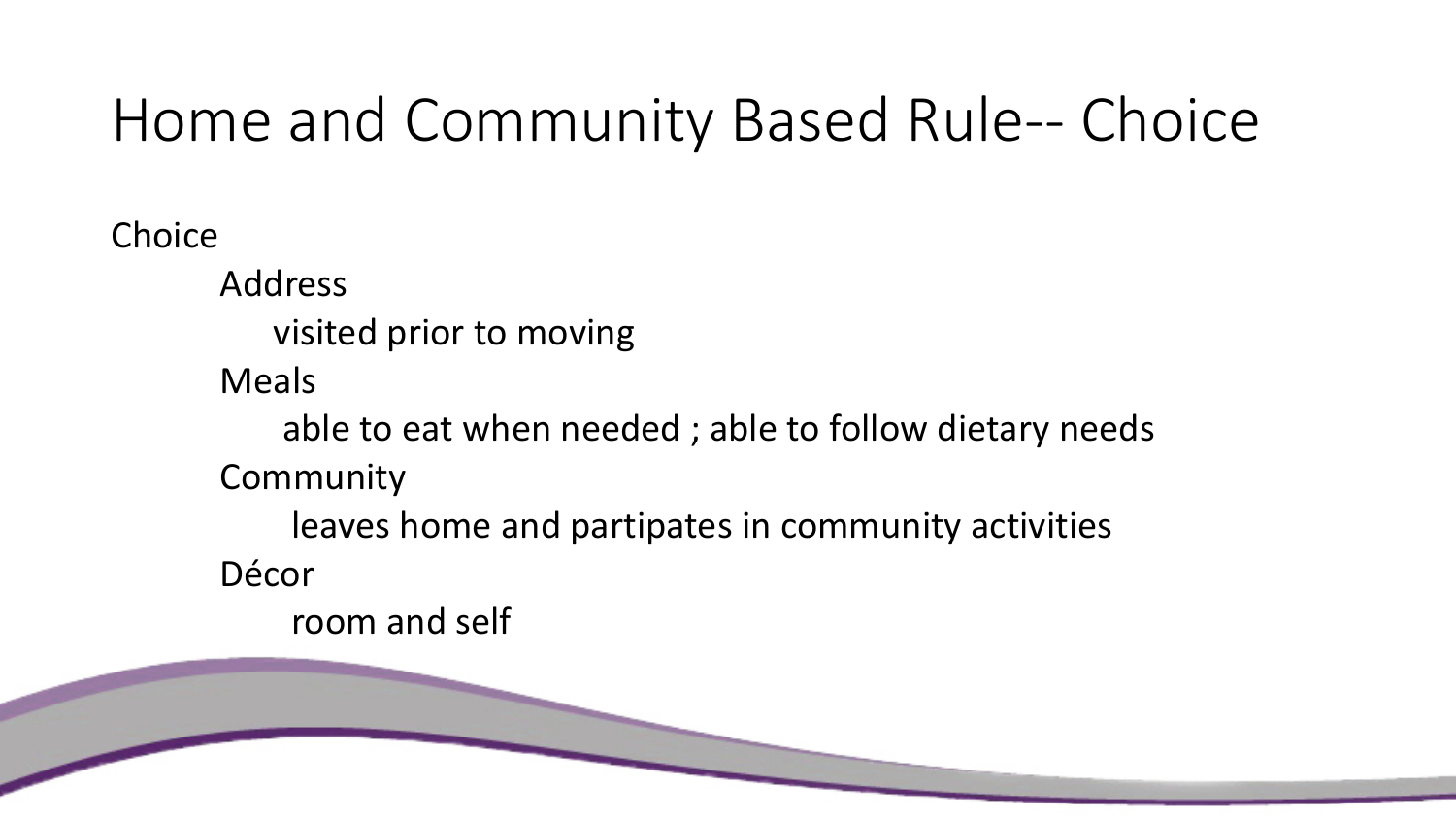### Home and Community Based Rule-- Access

Access

Kitchen

food is unlocked and available; needed items available Laundry machines and soap available Community able to go into the community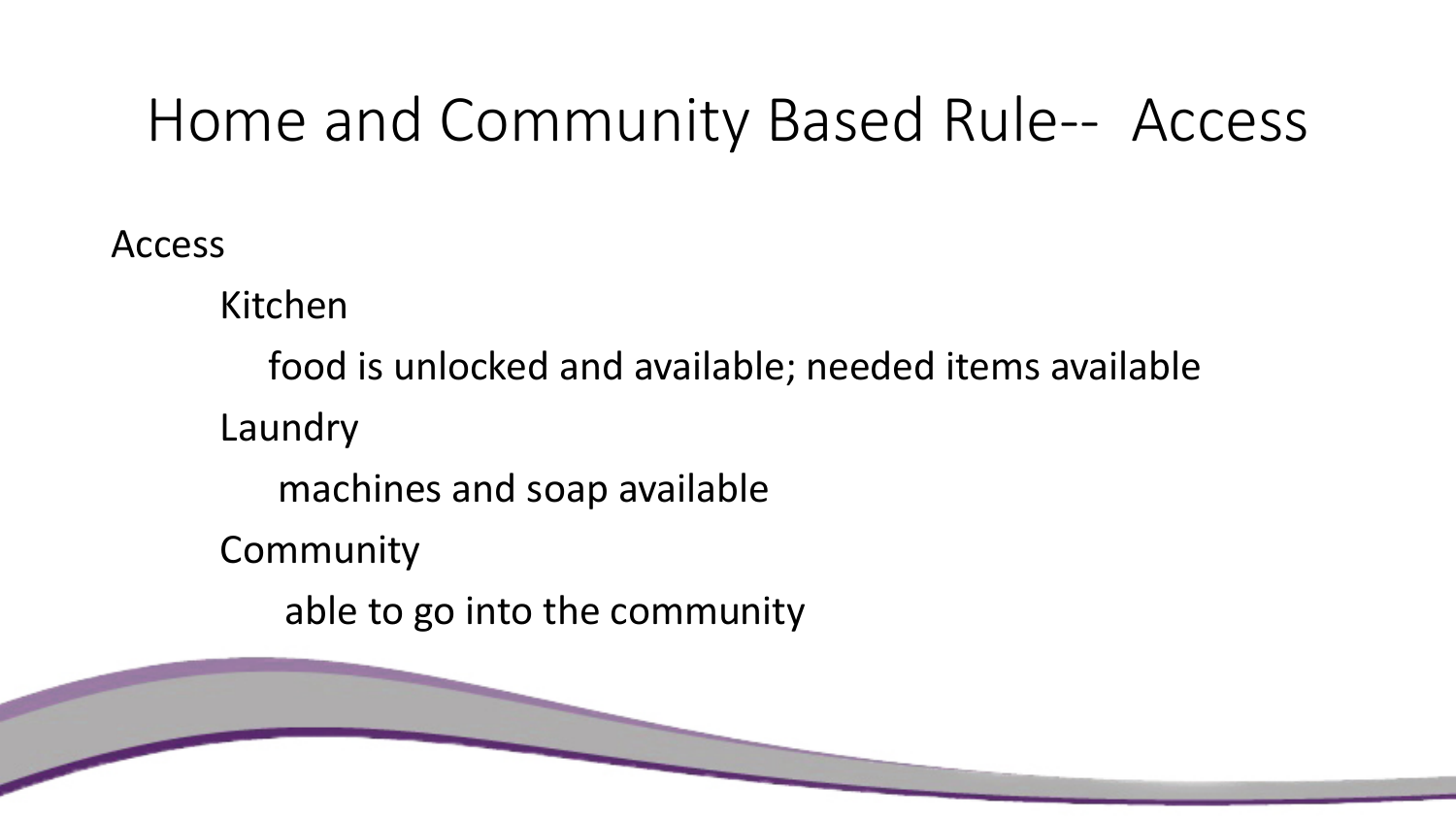# Home and Community Based Rule--- Privacy

Privacy

Personal

ability to lock bedroom and bathroom

Social

place to have private conversations (phone; in person) Possessions

area to lock personal belongings/ especially is sharing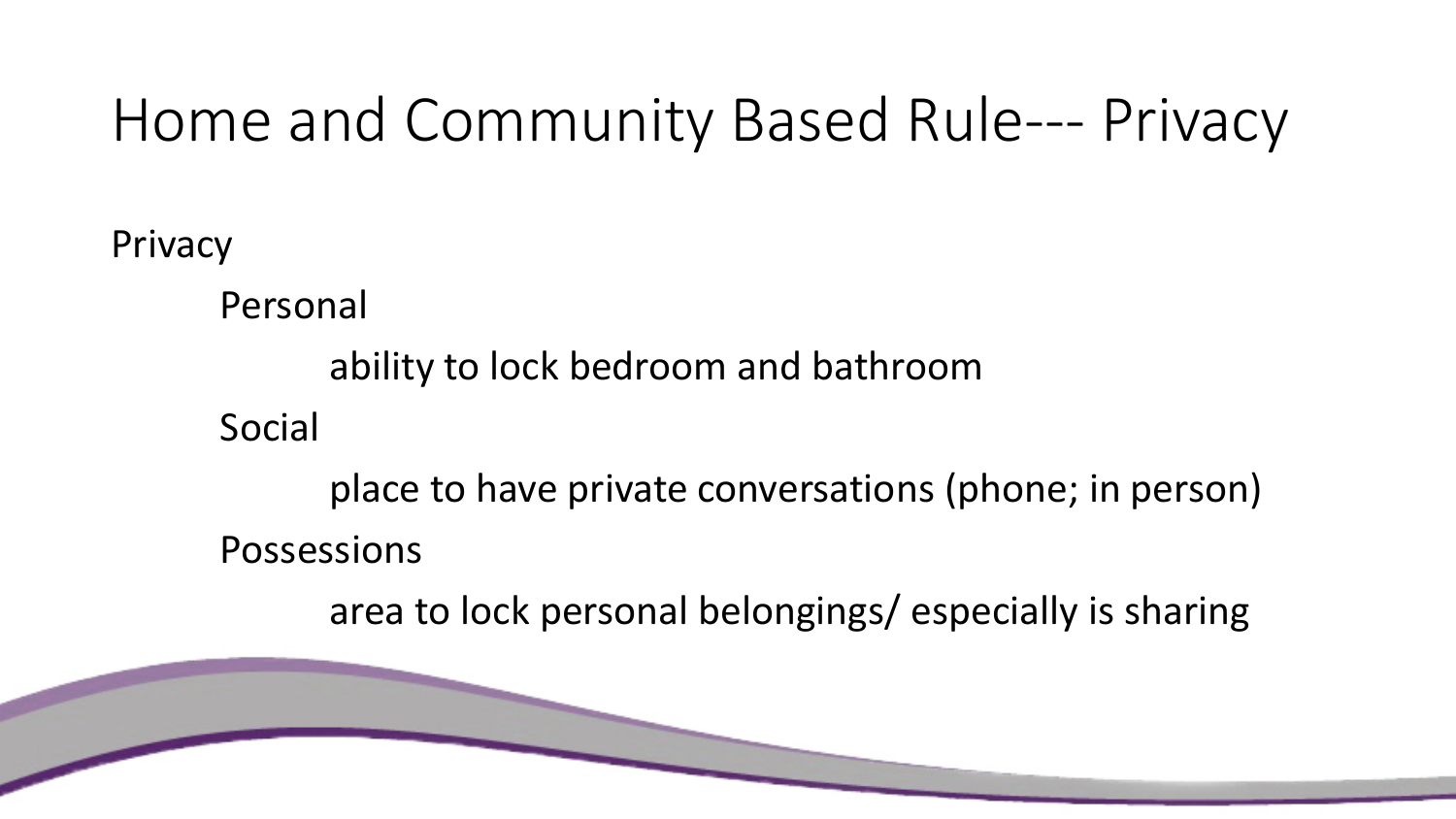# Areas of Focus for FY 22

- Physical Appearance of home
	- Readiness Tool (residential and community based tools)
	- Joint Document
- Home and Community Based Spirit of employees (staff and managers)
	- Training for staff
	- Discussed frequently
- Policies/statements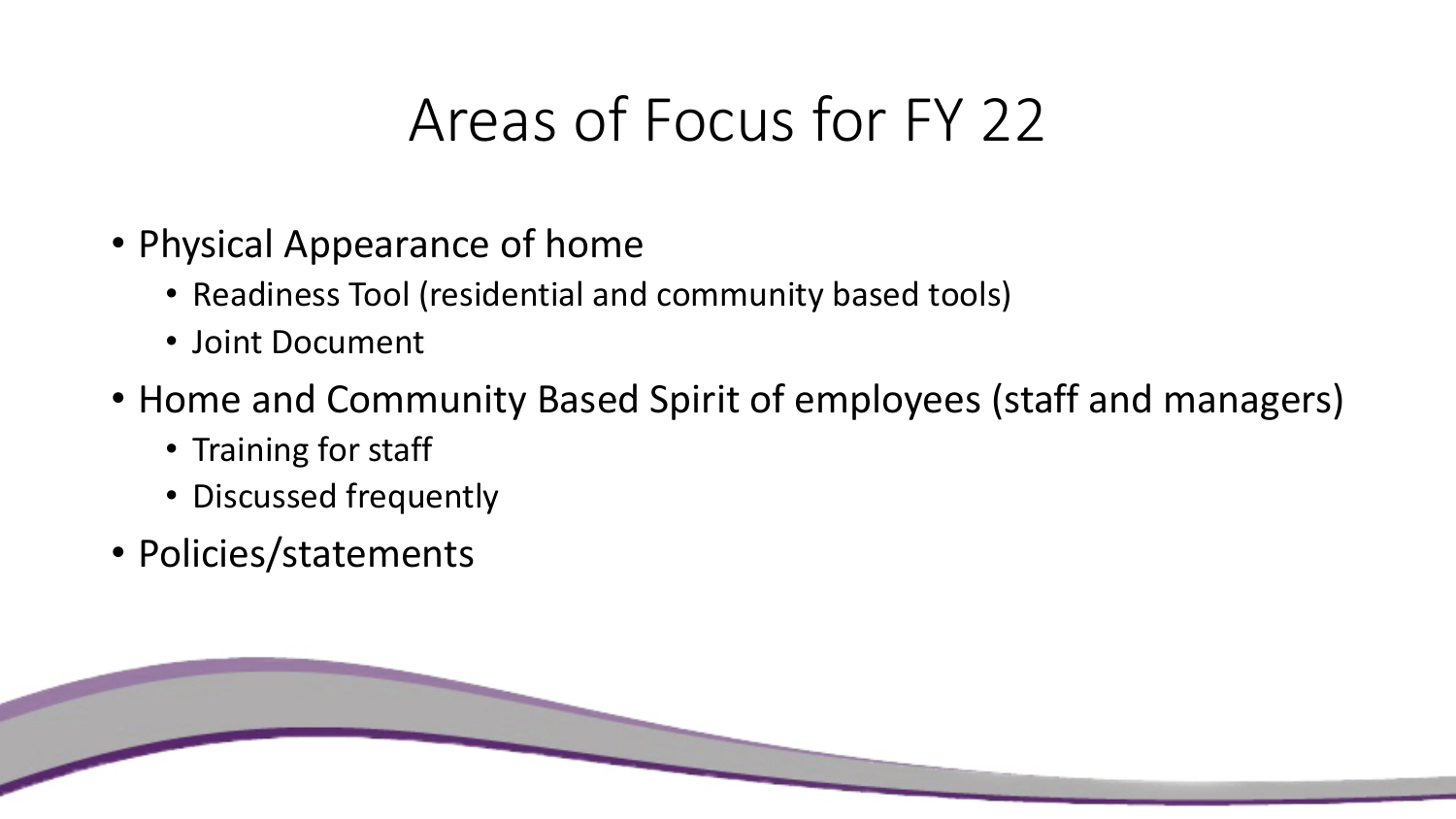# Focus Area: Physical Appearance

- Does it look like a typical community family home? Inside and out?
	- Signs/fences
	- Postings
	- Old locks and hinges for locks
	- Door buzzers/window/ that are no longer in use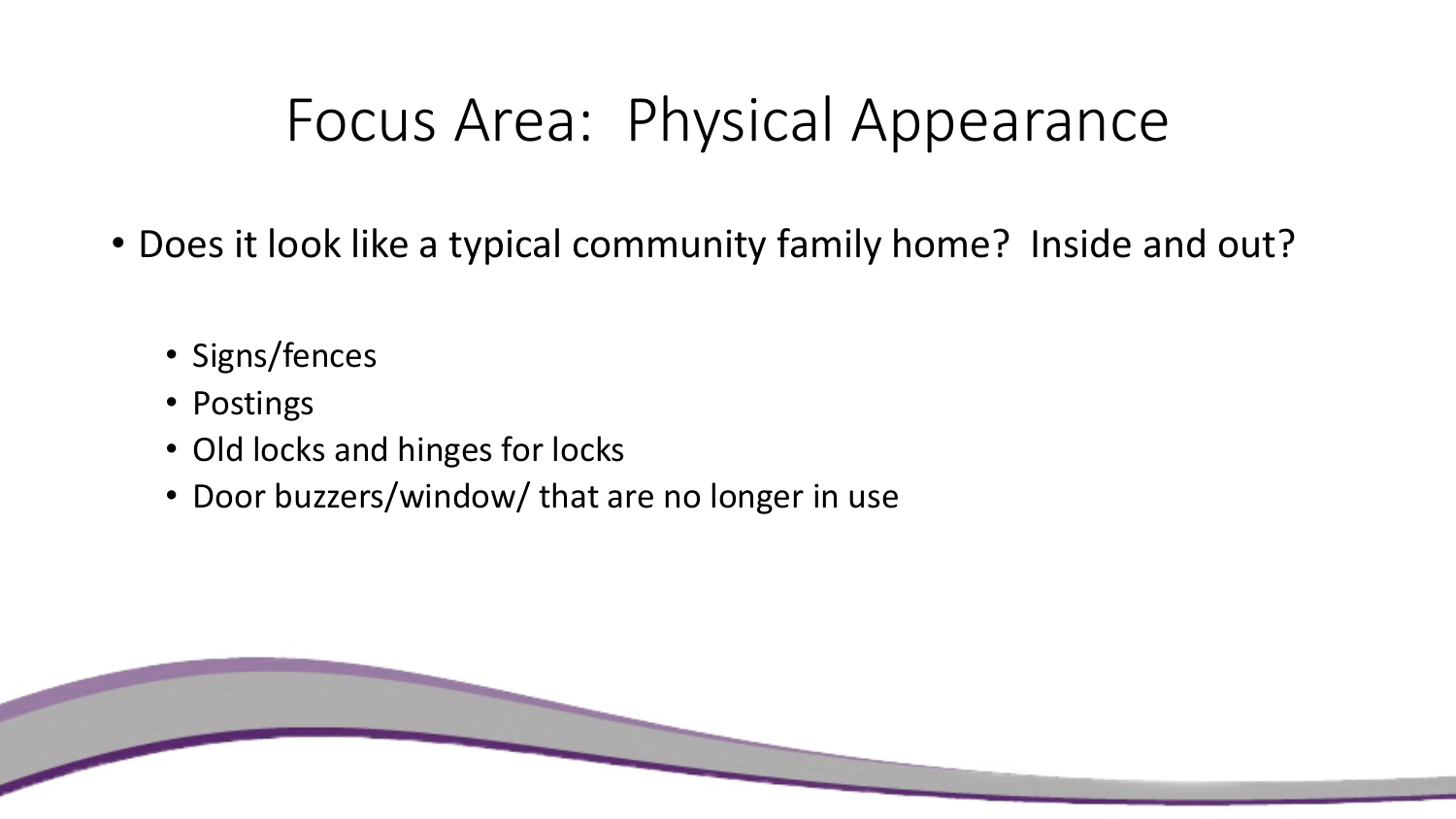## Focus Area: Physical Appearance

Things that can take away from a "home like" atmosphere: past locks/hinges still on cabinets that used to be locked past chimes thingy on doors commercial grade hand dryers pay phones cafeteria style tables for dining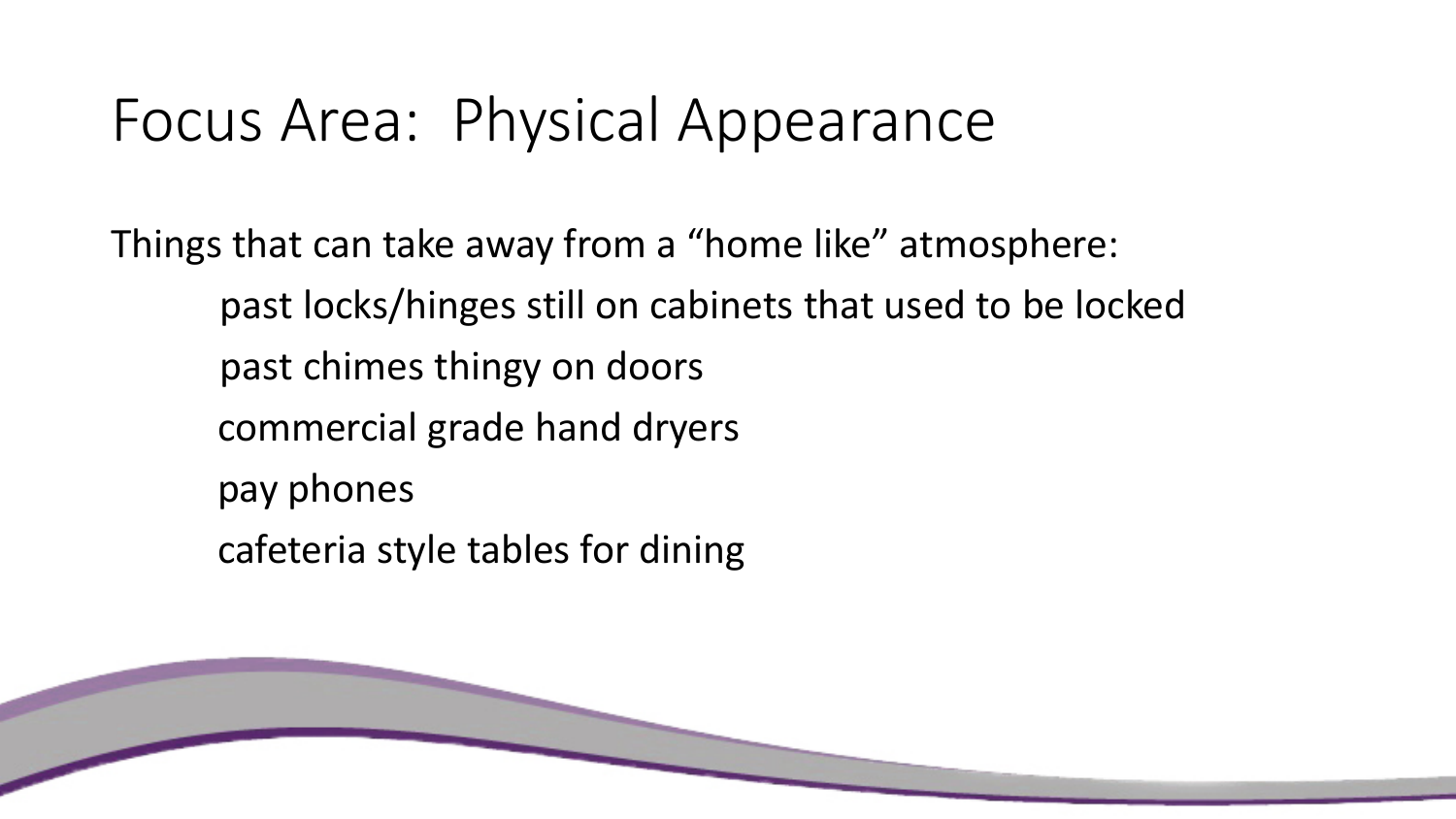# Focus Area: Spirit of Home and Community Based Rule

- Staff Training
	- From top down
- Training Resources for Direct Care Staff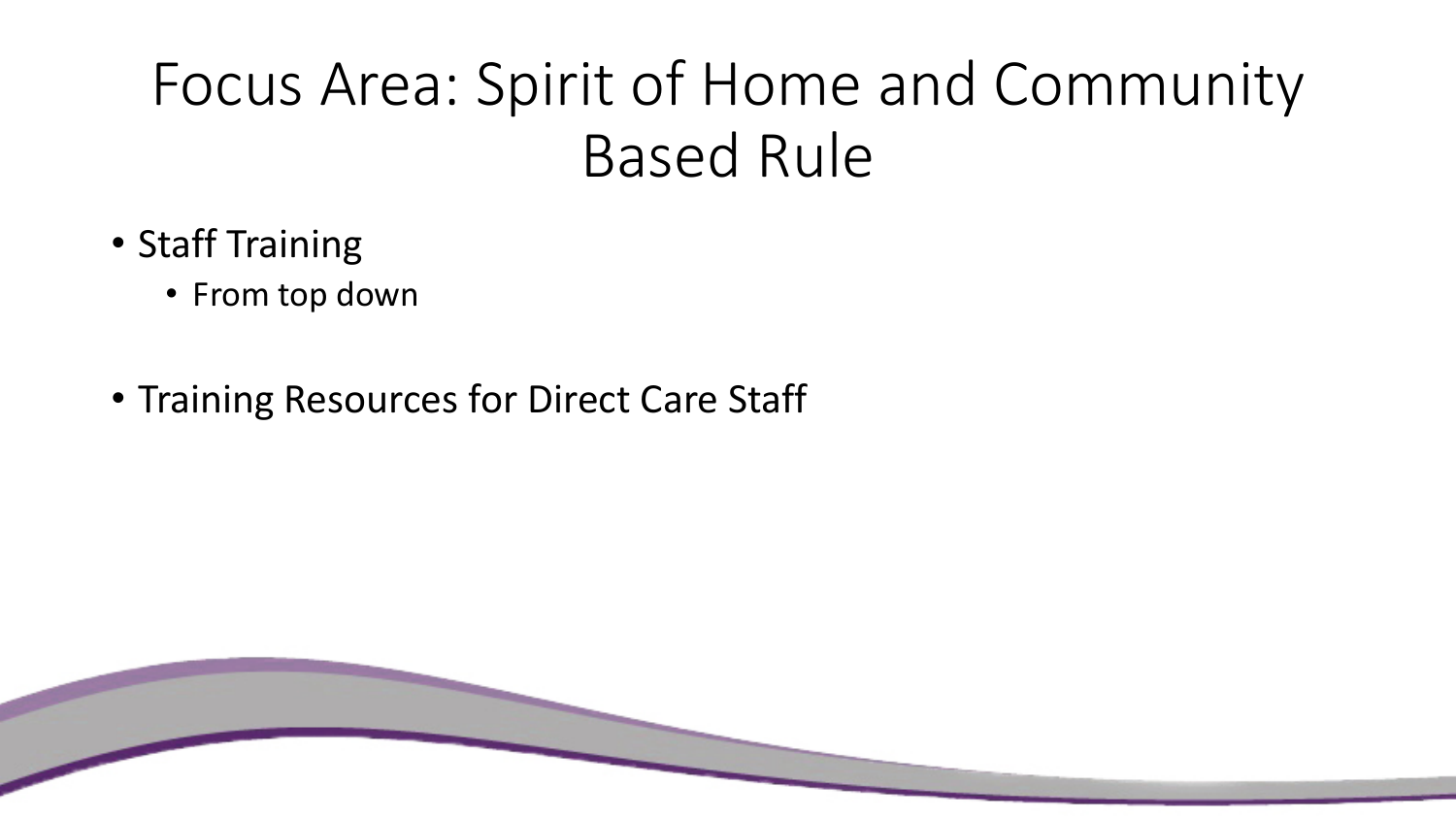# Focus Area: Spirit of Home and Community Based Rule

- Flexibility in Scheduling
	- Empower staff to problem solve to accommodate outings

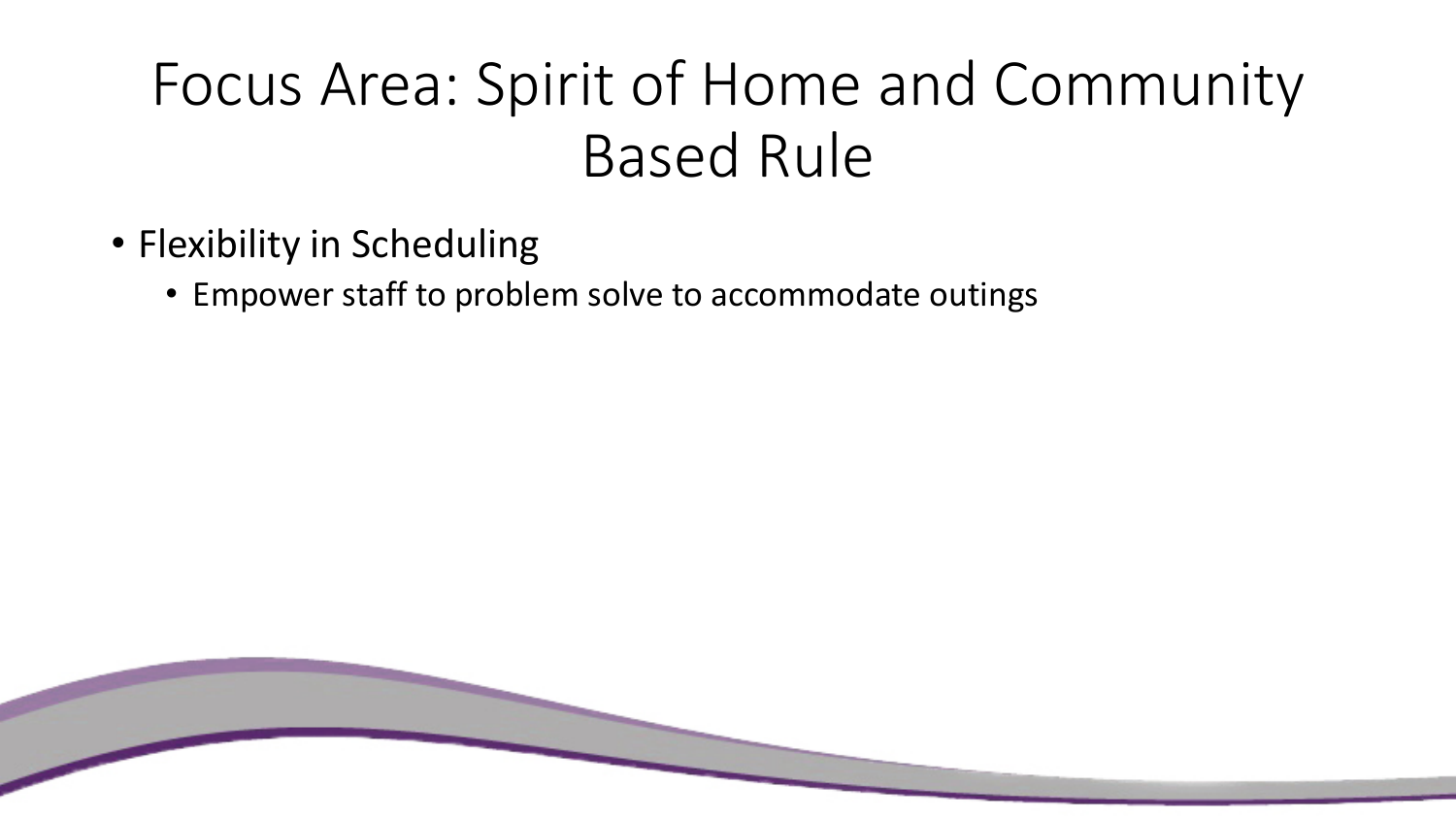# Focus Area: Spirit of Home and Community Based Rule

- Attitude
	- Emphathy
	- "Non punishment" attitude: IR is not a "write up"

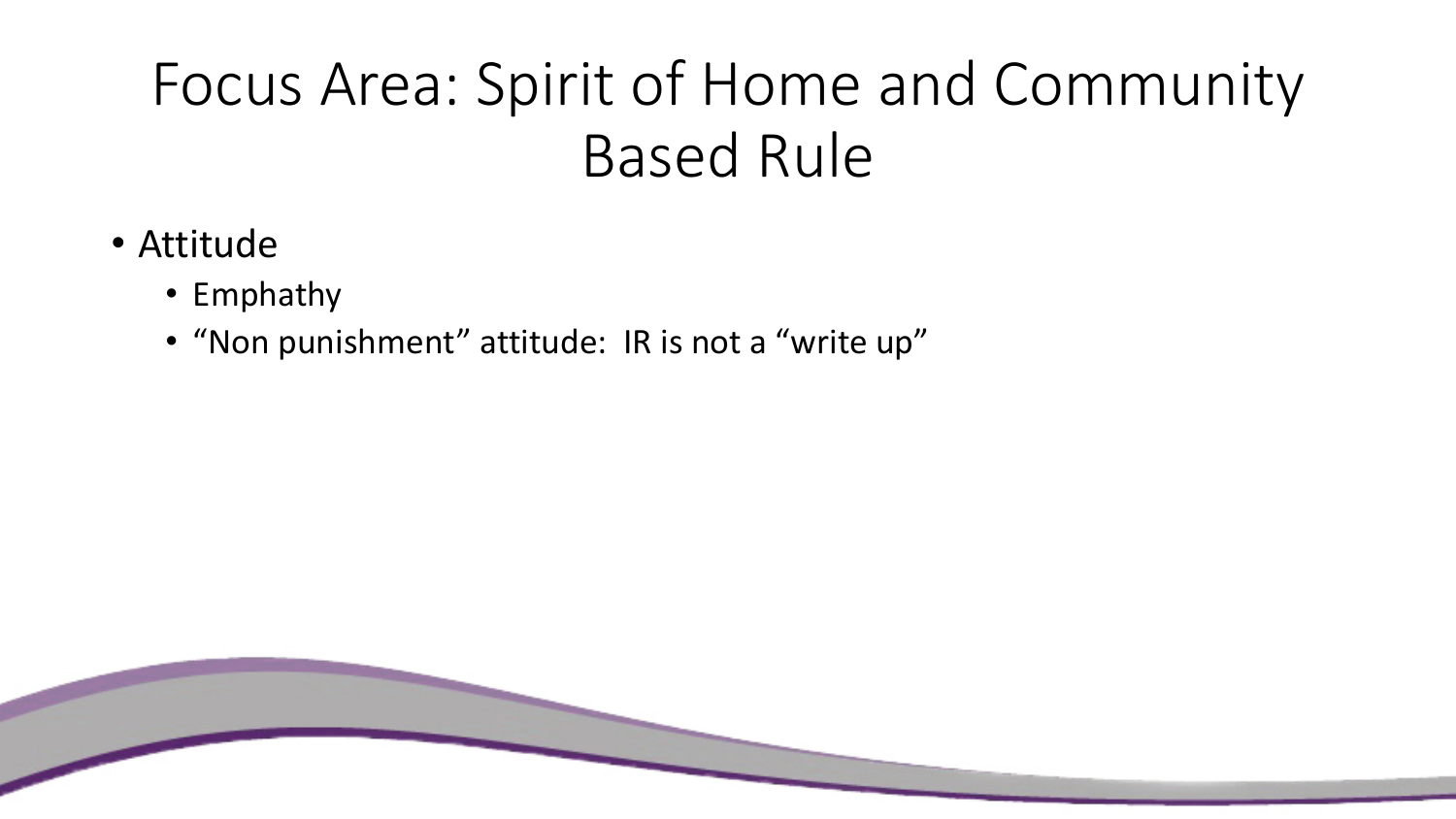## Documenting exceptions/restrictions

Restrictions are not for everybody!

Home should not have restrictions for everybody, and then the resident needs to work around the restriction if they don't have that need.

Examples: kitchen is locked and doors have codes to exit

Once a restriction is identified as needed: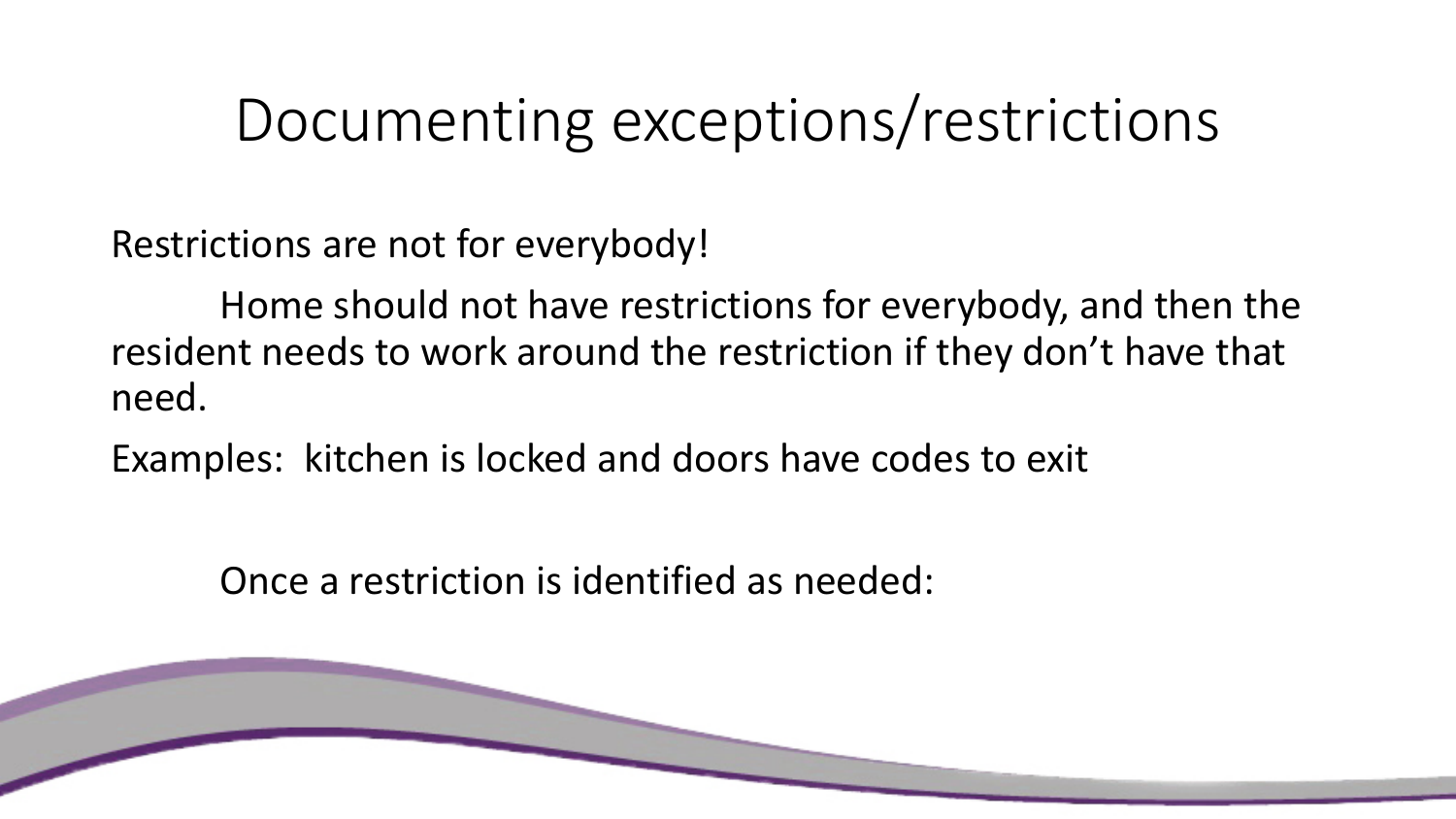#### Treatment Plan versus Behavior Plan

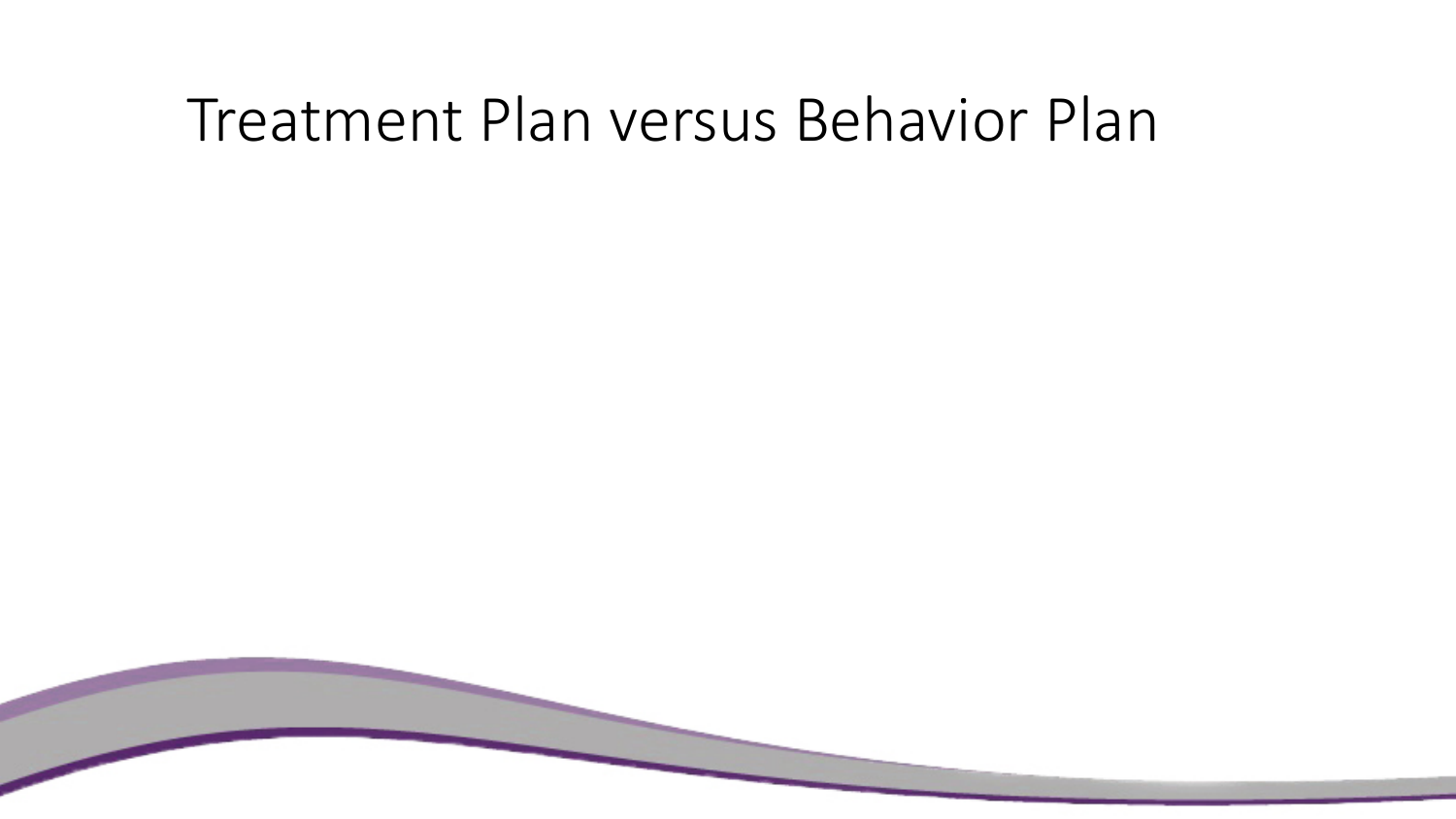#### Focus Area: Policies/Statement

"If it is not documented; we don't' do it"????

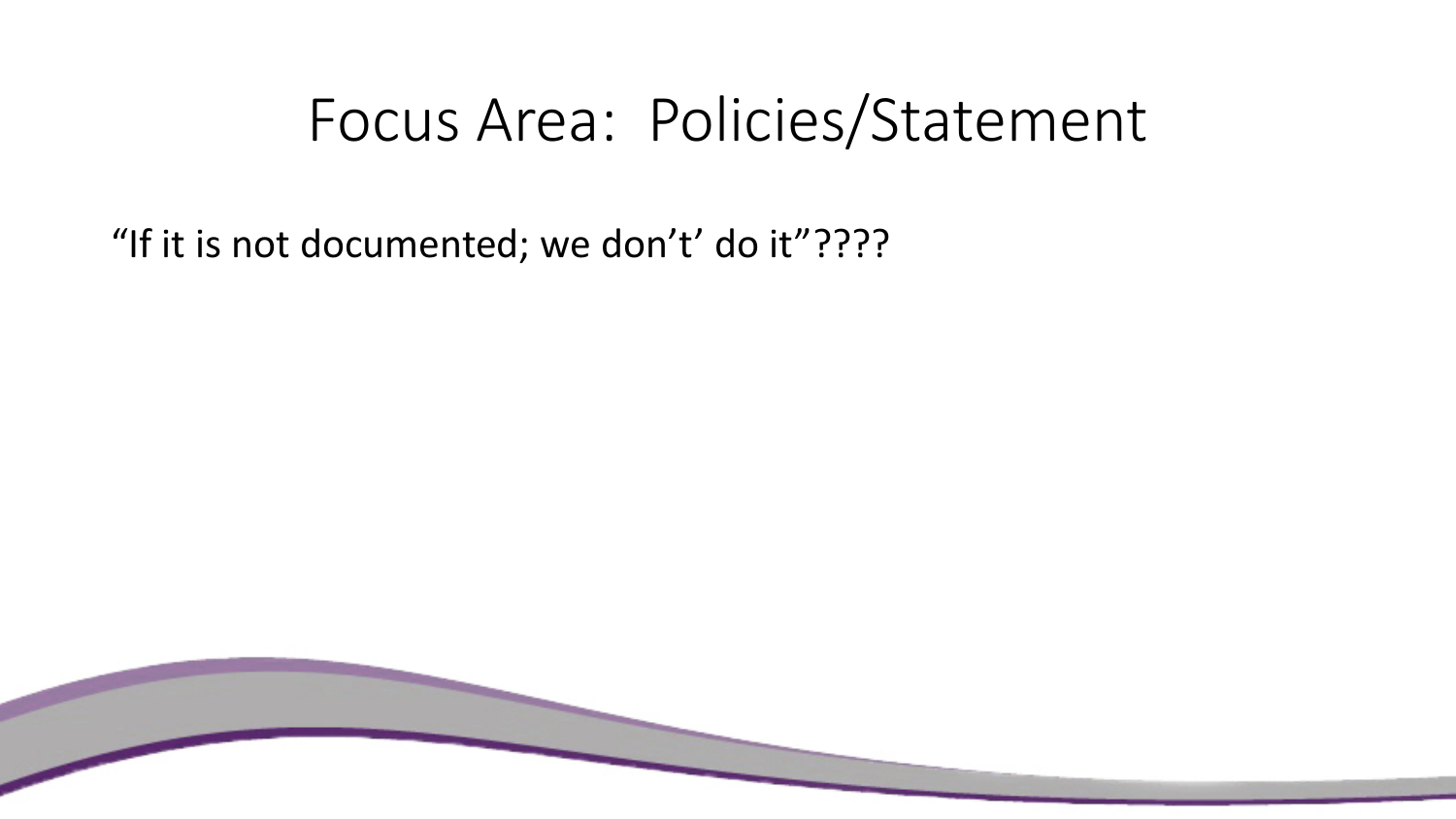# More workshops like this??

- Survey?
	- Behavior Treatment Planning
	- How to work effectively with the Care Managers/Behavior Committee Behavior Aides ??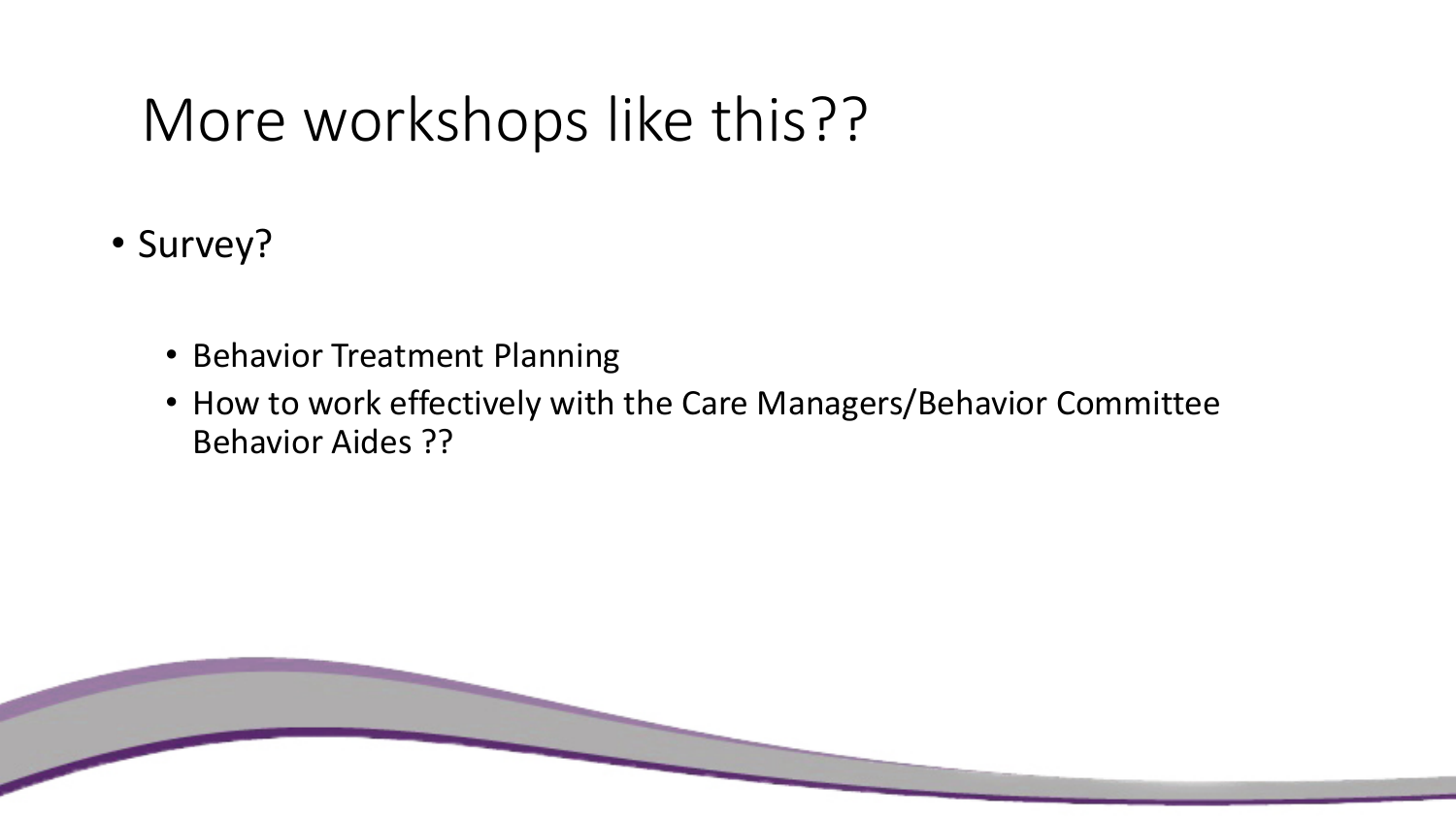#### Contacts

- Rhea Frietag
- Elizabeth Wygant
- Kent Rehmann
- Cherlynn King
- Jaime Mason Fedor